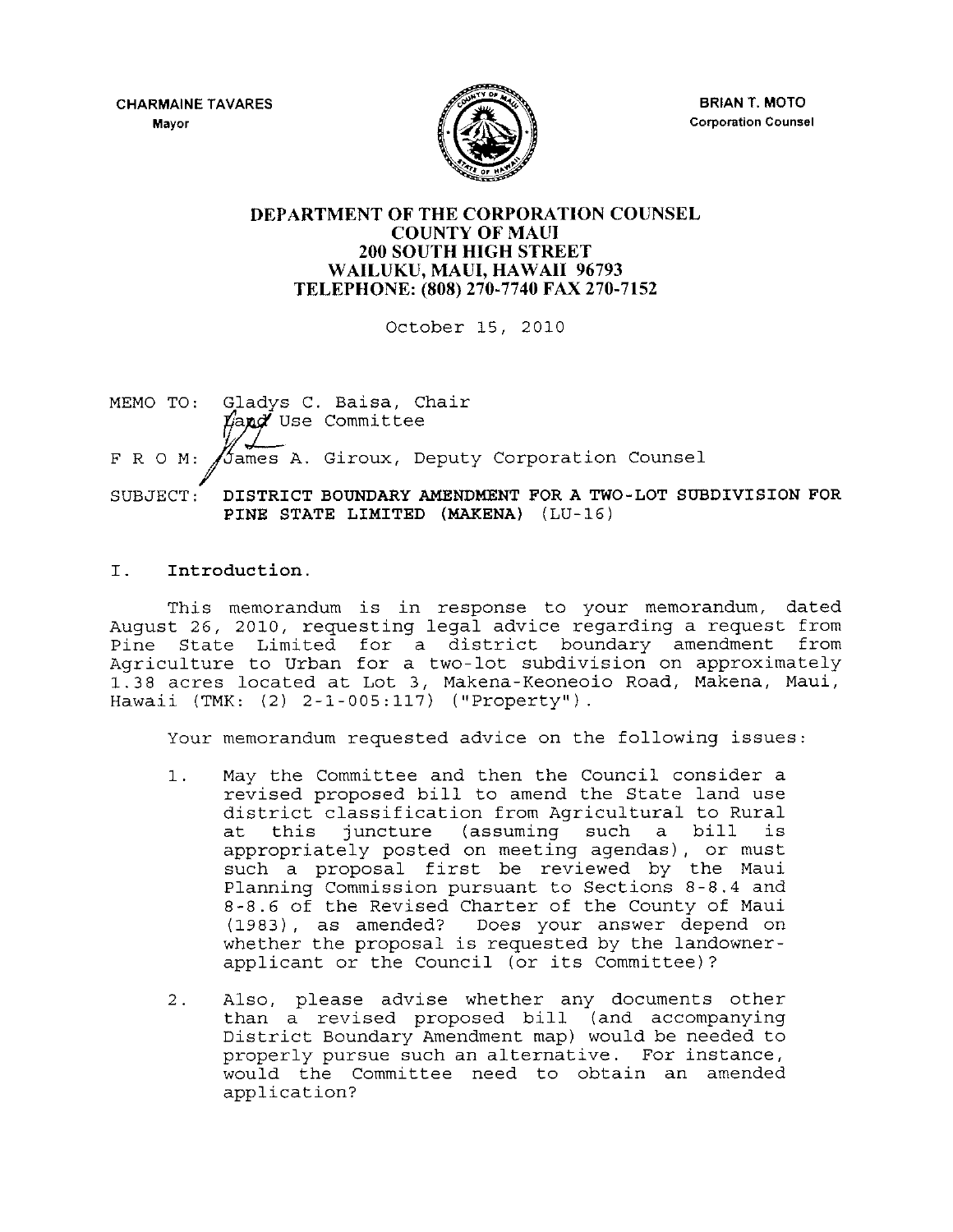> 3. Finally, if the Committee may consider a revised proposed bill to amend the State land use district classification to Rural at this juncture, please<br>transmit an appropriate proposed bill. transmit an appropriate proposed bill. Alternatively, if the proposal must first be reviewed by the Maui Planning Commission, please transmit an appropriate proposed resolution, if one is needed.

#### II. **Background.**

By applications dated November 9, 2007, Pine State Limited applied for a community plan amendment from Single-Family to Rural, a district boundary amendment from Agricultural to Rural, and a change in zoning from Interim to RU-0.5 Rural District.

Pine State Limited prepared a draft Environmental Assessment ("Draft EA") for the community plan amendment, as required by Chapter 343, Hawaii Revised Statutes. The Maui Planning Commission reviewed the Draft EA at a meeting on July 8, 2008. Action on the Draft EA was deferred pending receipt of further information.

On July 14, 2008, the Department of Planning informed Pine State Limited that the property was zoned R-3 Residential district, not Interim.' Pine State Limited withdrew its application for a community plan amendment and change in zoning, withdrew its Draft EA, and amended its district boundary amendment application to request an Urban, rather than Rural, designation.'

In compliance with Maui County Code ("MCC") §§19.68.020 and 19.510.020, pertaining to district boundary amendment applications and applications requiring a public hearing, respectively, Pine State Limited published a notice of public hearing, along with a site location map, on September 23 and 30, 2008 and October 7, 8, and 13, 2008 in The Maui News.<sup>3</sup> The notice of public hearing stated that the Maui Planning Commission would conduct a public hearing for a district boundary amendment from Agricultural to Urban for Ke Kani Kai on October 14, 2008.

<sup>1</sup>*See* letter to Jeffrey S. Hunt, Director, from Gregory D. Kaufman, Authorized Agent, Pine Stated Ltd. (July 14, 2008), at 1.

<sup>2</sup>*Id.;* letter to Gregory D. Kaufman from Jeffrey S. Hunt, Director (July 23, 2008).

<sup>3</sup> Letter to Paul Fasi, Planner, from Gregory D. Kaufman, Authorized Agent, Pine State Ltd. (Oct. 13, 2008).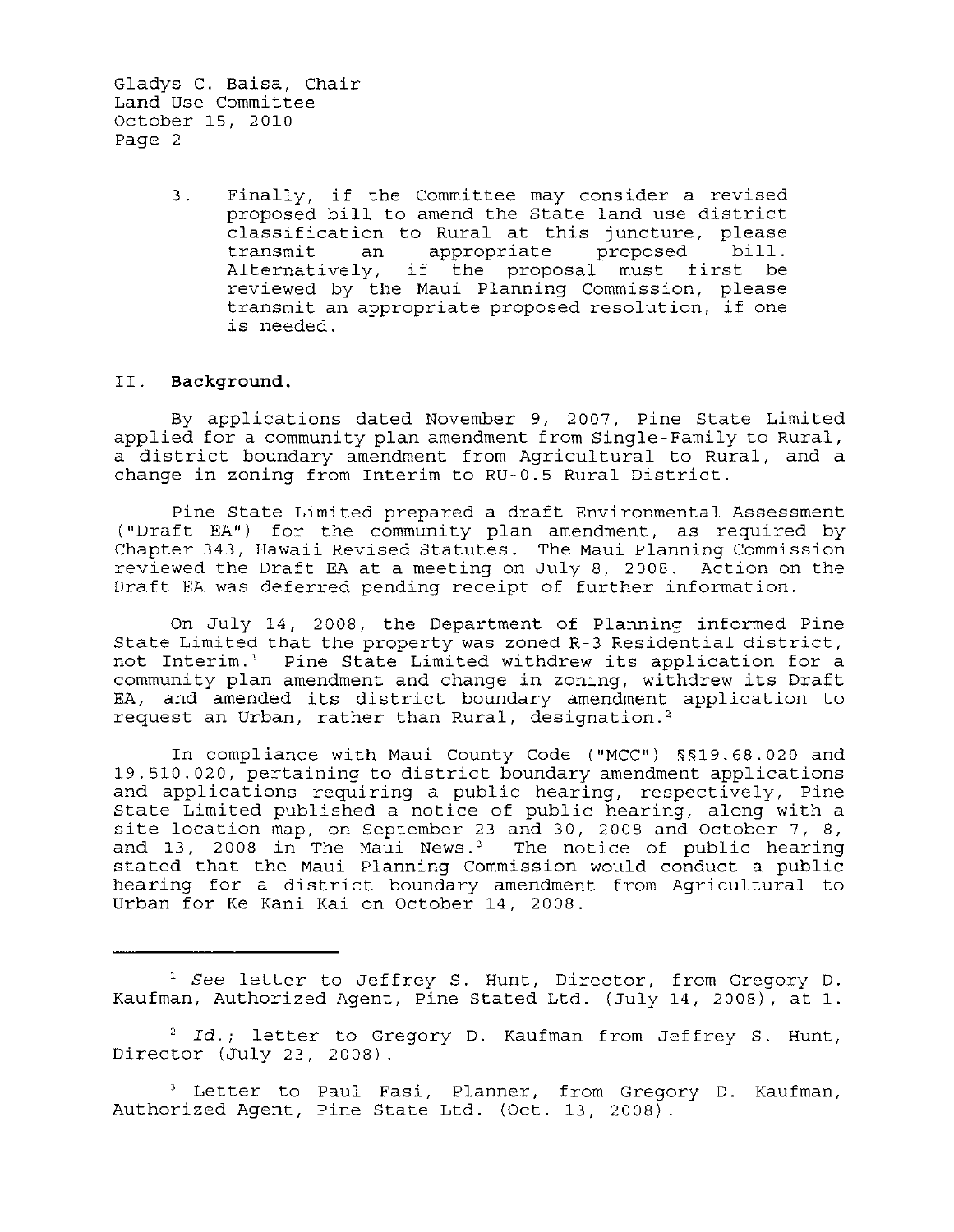On September 8, 2008, Pine State Limited delivered, by U.S. certified mail, copies of a notice to owners and lessees of properties within five hundred feet of the Property.4 The notice stated that Pine State Limited had applied for a State land use district boundary amendment for the Property from Agricultural to Urban, and that the public hearing would be on October 14, 2008 before the Maui Planning Commission.

The September 23, 2008 Maui Planning Commission agenda listed, among other matters, the following agenda item:

PINE STATE LIMITED requesting a State Land Use District Boundary Amendment from Agricultural to Urban for Ke Kani a proposed 2-1ot subdivision and associated infrastructure improvements at Lot 3 Makena, Keoneoio Road, TMK: 2-1-005:117, Makena, Island of Maui .... Public hearing is rescheduled to the October 14, 2008 meeting because the applicant did not complete the notification requirements.

The October 14, 2008 Maui Planning Commission agenda listed, among other matters, the following agenda item:

PINE STATE LIMITED requesting a State Land Use District Boundary Amendment from Agricultural to Urban for Ke Kani a proposed 2-1ot subdivision and associated infrastructure improvements at Lot 3 Makena, Keoneoio Road, TMK: 2-1-005:117, Makena, Island of Maui.

In connection with the Pine State Limited application, the Department of Planning prepared and submitted a document entitled, "Maui Planning Department's Report to the Maui Planning Commission, October 14, 2008". In its Report, the Department of Planning<br>described the district boundary amendment as being from the district boundary amendment as being Agricultural to Urban.<sup>5</sup> Appended to the Report were written comments from various government agencies and a utility company, all predicated, however, on Pine State Limited's original

<sup>4</sup> Notarized Affidavit of Mailing by Gregory D. Kaufman, Agent, Pine State Ltd. (Sept. 8, 2008).

Maui Planning Department's Report to the Maui Planning commission (Oct. 14, 2008), at 3-4.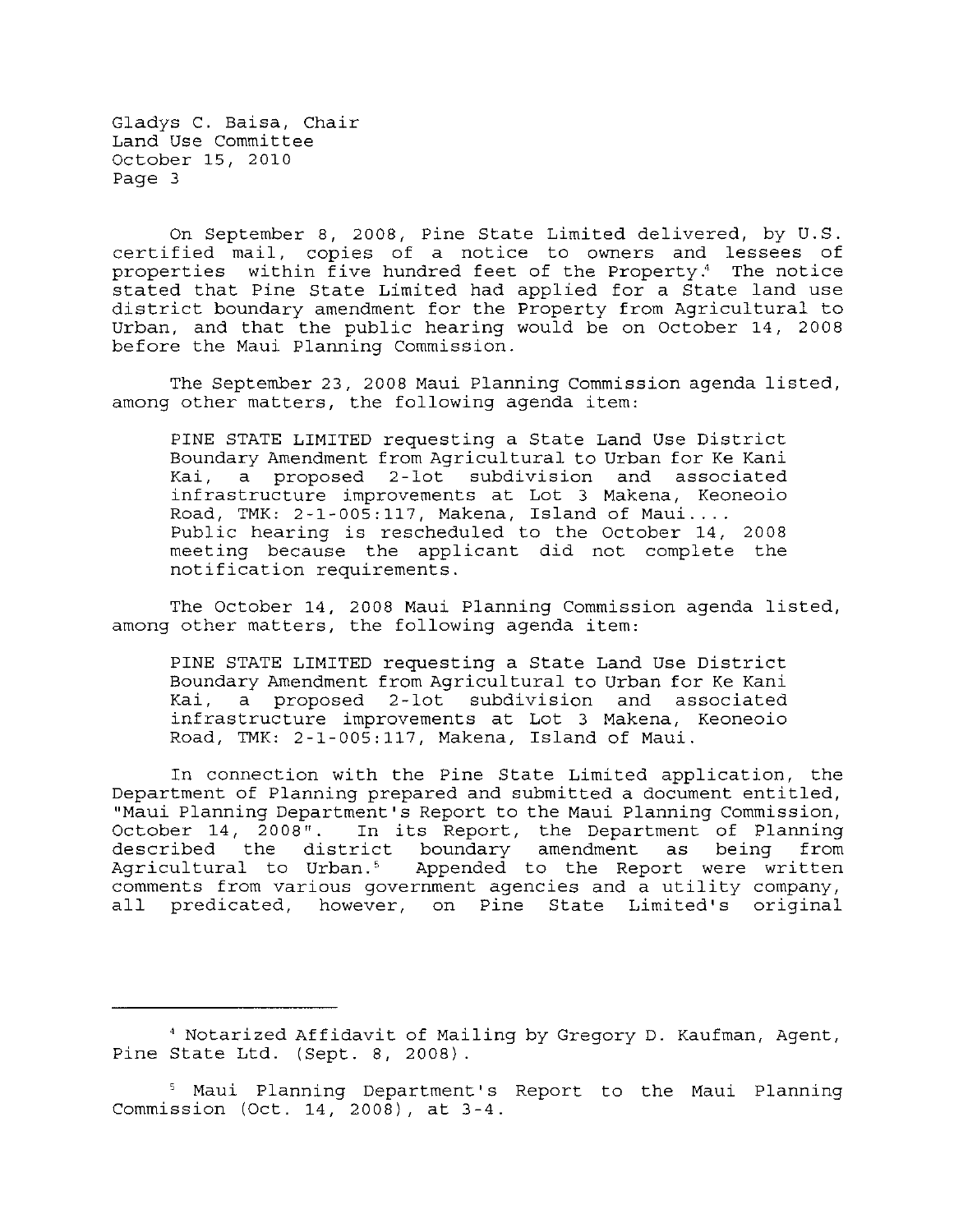applications for a community plan amendment to Rural, a change in zoning to RU-0.5, and a district boundary amendment to Rural.<sup>6</sup>

In connection with the Pine State Limited application, the Department of Planning also prepared and submitted a document entitled, "Maui Planning Department's Recommendation to the Maui Planning Commission, October 14, 2008". In its Recommendation, the Department of Planning stated as follows:

The Maui Planning Department recommends that the Maui Planning Commission recommend approval to the Maui County Council of the Land Use District Boundary Amendment from Agricultural to Urban.'

The October 14, 2008 Maui Planning Commission agenda also listed as an agenda item the following:

LANCE COLLINS attorney for LINDA MCDONALD, submitting a Petition to Intervene dated September 30, 2008 on the request by PINE STATE LIMITED for a State Land Use District Boundary Amendment from Agricultural to Urban for Ke Kani Kai, a proposed 2-1ot subdivision and associated infrastructure improvements at Lot 3 Makena, Keoneoio Road, TMK: 2-1-005:117, Makena, Island of Maui.

At its October 14, 2008 meeting, the Maui Planning Commission voted to deny McDonald's Petition to Intervene on the grounds that Commission review of a State land use district boundary amendment not a contested case and "does not avail itself to an intervention.  $I<sup>8</sup>$  The Commission also voted to recommend approval of the district boundary amendment to Urban, with conditions.'

The August 18, 2010 agenda of the Land Use Committee listed agenda item LU-16 as "District Boundary Amendment for a Two-Lot Subdivision for Pine State Limited (Makena)", and referenced "County Communication No. 09-103, from the Planning Director, transmitting a proposed bill to grant a request from Pine State

 $f^6$  *Id.*, Ex. 1-8.

Maui Planning Department's Recommendation to the Maui Planning Commission (Oct. 14, 2008), at 3.

<sup>8</sup> Minutes of the Maui Planing Commission Meeting of October 14, 2008, at 44.

*, Id.* at 80.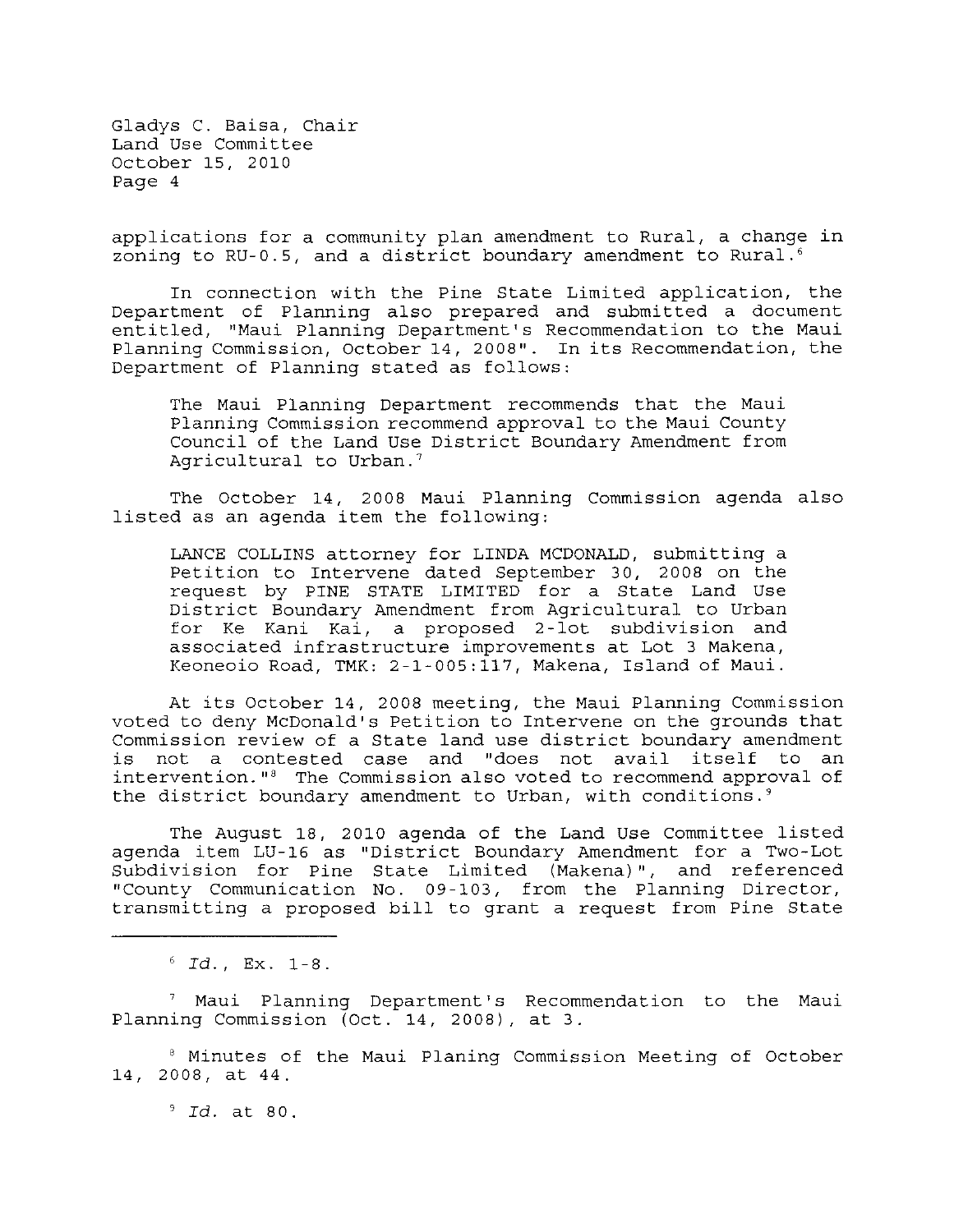Limited for a District Boundary Amendment from Agricultural to **Urban .... "** 

Your memorandum states the following regarding the August 18, 2010 Land Use Committee meeting:

At the meeting, the Committee was informed that the applicant was considering whether to request a District<br>Boundary Amendment to Rural rather than Urban. Boundary Amendment to Rural Representatives from the Department of Planning advised that they would support a Rural designation. They noted Ordinance No. 3760, relating to subdivision "consistency," took effect on August 12, 2010, and that the legislation would allow the County to conclude that a Rural designation would be consistent with the existing<br>Single-Family Community Plan designation and R-3 Single-Family Community Plan designation Residential District zoning; therefore, a change to the Urban designation would not be necessary.

The Committee expressed interest in considering a Rural designation, but questioned whether it had the ability to do so. The Committee noted that the attached proposed bill already contained certain conditions mimicking County rural standards (for instance, limiting lot size to a minimum of one-half acre, requiring rural setbacks, and exempting the landowner from improving any portion of Makena-Keoneoio Road to urban standards.) The Committee further noted that the proposed bill posted on its meeting agenda did not provide notice of a proposed Rural designation. The Committee requested an opinion from ... [Corporation Counsell on its ability to proceed, then deferred the matter.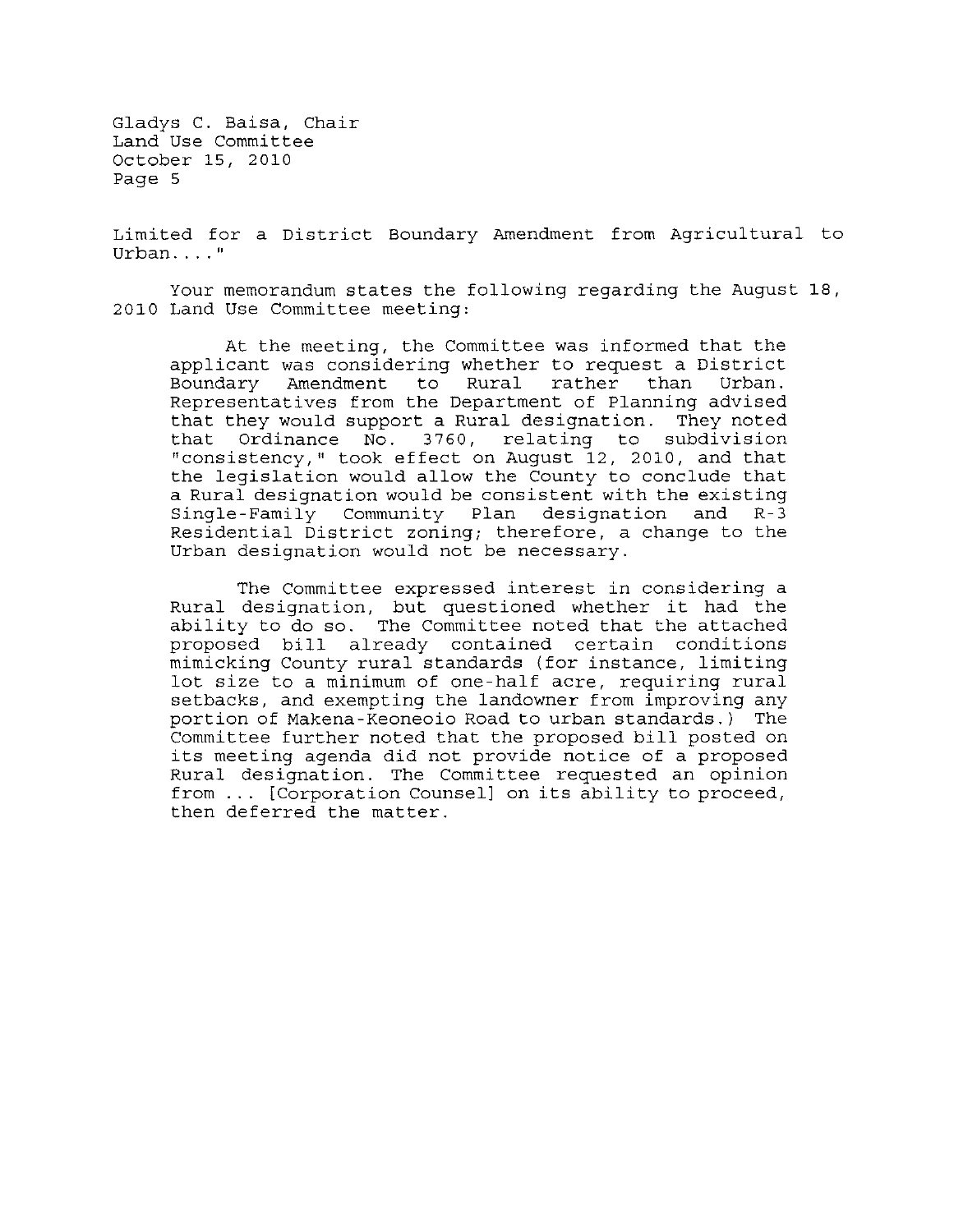Information regarding the current and proposed land use designations of the Property is summarized in the following table:

|                            | Current<br>Designation | Designations in<br>Original<br>Application<br>(withdrawn) | Designations<br>per Pending<br>Application | Designations per<br>Committee<br>Discussion |
|----------------------------|------------------------|-----------------------------------------------------------|--------------------------------------------|---------------------------------------------|
| State Land Use<br>District | Agriculture            | Rural                                                     | Urban                                      | Rural                                       |
| Community Plan             | Single<br>Family       | Rural                                                     | Single<br>Family                           | Single<br>Family                            |
| Zoning                     | $R - 3$<br>Residential | $RU-0.5$                                                  | $R - 3$<br>Residential                     | $R - 3$<br>Residential                      |

## III. **Applicable Statutes and Ordinances.**

Hawaii Revised Statutes ("HRS") §205-3.1 authorizes the "appropriate county land use decision-making authority" determine district boundary amendments involving land areas of fifteen acres or less, except lands that are in the conservation district and lands delineated as important agricultural lands. HRS §205-3.1(c) states in relevant part:

District boundary amendments involving land areas of fifteen acres or less, except as provided in subsection (b), shall be determined by the appropriate county land use decision-making authority for the district and shall not require consideration by the land use commission pursuant to section 205-4; provided that such boundary amendments and approved uses are consistent with this chapter. The appropriate county land use decision-making authority may consolidate proceedings to amend state land use district boundaries pursuant to this subsection, with county proceedings to amend the general plan, development plan, zoning of the affected land, or such other proceedings. Appropriate ordinances and rules to allow consolidation of such proceedings may be developed by the county land use decision-making authority.

MCC §19. 68.020 (A), pertaining to applications for district boundary amendments, states:

Any department or agency of the State or county or any person having a legal or equitable interest in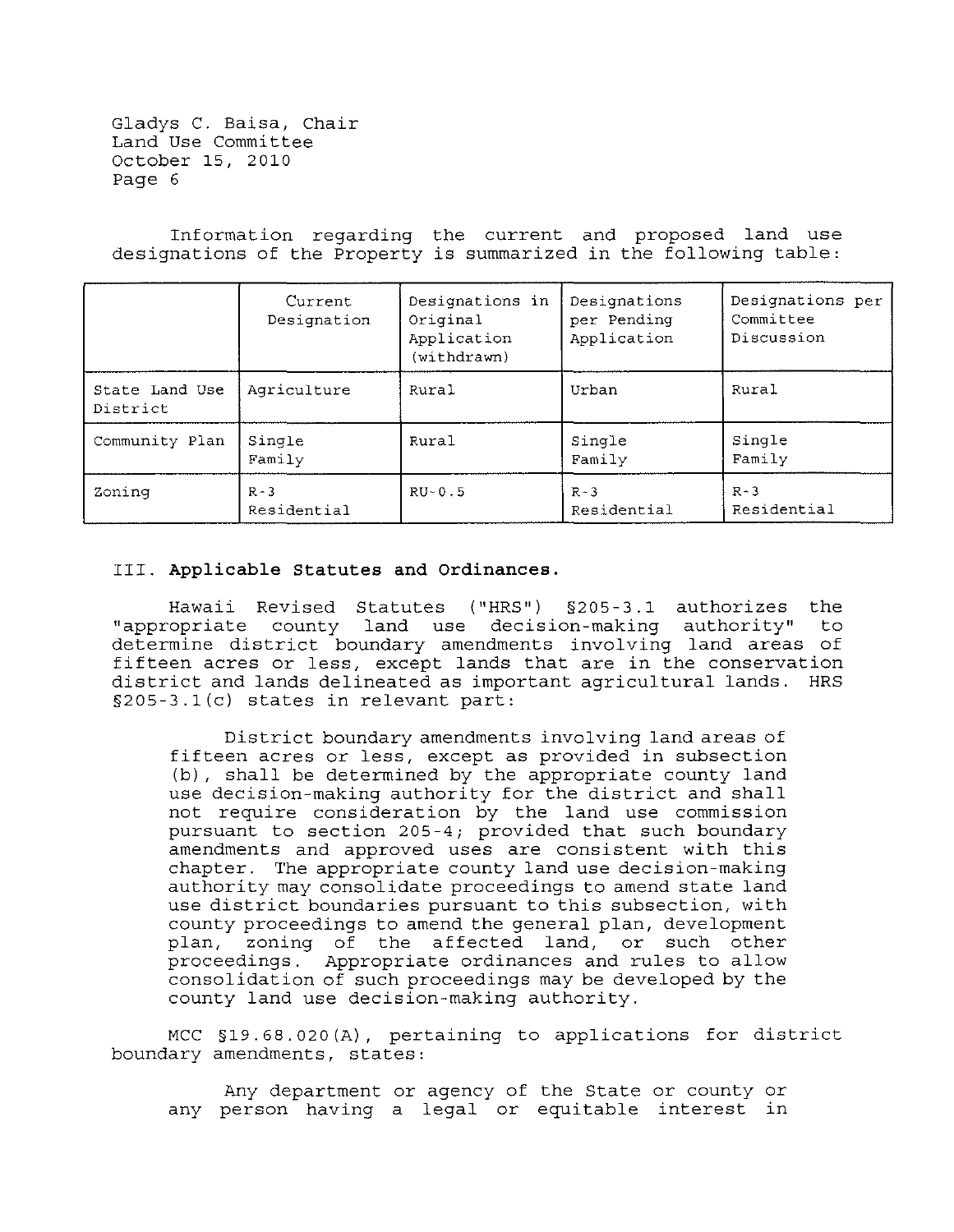> property or a person acting as the authorized representative of such person with a legal or equitable<br>interest in the land for which a boundary interest in the land for which a boundary change/reclassification is sought may file an application with the appropriate planning commission of the county by<br>filing the application with the county planning filing the application with department.

MCC §19.68.020(B)(6) requires that the application for<br>ict boundary amendment include "[a] description of the district boundary amendment include "[a] description of boundary change/reclassification being requested".

MCC §19.68.020(C) requires that the applicant "give notice of the application to those on record as the owners and lessees of real property located within five hundred feet of the real property which is the subject of the application...." MCC  $$19.68.020(C)$ also requires the applicant to publish "a copy of the notice in a newspaper of general circulation in the county, once a week for<br>three consecutive weeks prior to any public hearing." MCC three consecutive weeks prior to any public hearing." §19. 68.020 (C) states further that "notice shall be considered validly given upon compliance with the mailing provision herein and upon publication of notice .... "

MCC §19. 68.030 (A) requires the appropriate planning commission to "serve a copy of the application upon the state land use commission and the state department of planning and economic development and ... [to] notify these agencies of the time and place of the public hearing provided for in this section."

MCC § 19.68.030(B) states:

The appropriate planning commission shall thereupon conduct a public hearing on the application for the requested reclassification/boundary change, notice of which shall be published in a newspaper of general circulation in the county at least thirty days prior to the date of the hearing so noticed. At least six days prior to any planning commission hearing or meeting on<br>the application for the requested prior to any planning commission nearing or meeting on<br>the application for the requested reclassification/boundary change, the planning director shall transmit his analyses and recommendations to the appropriate planning commission and shall make such documentation available for public review. After completion of the hearing, the appropriate planning commission shall submit to the county council a report with such recommendations as the facts may warrant,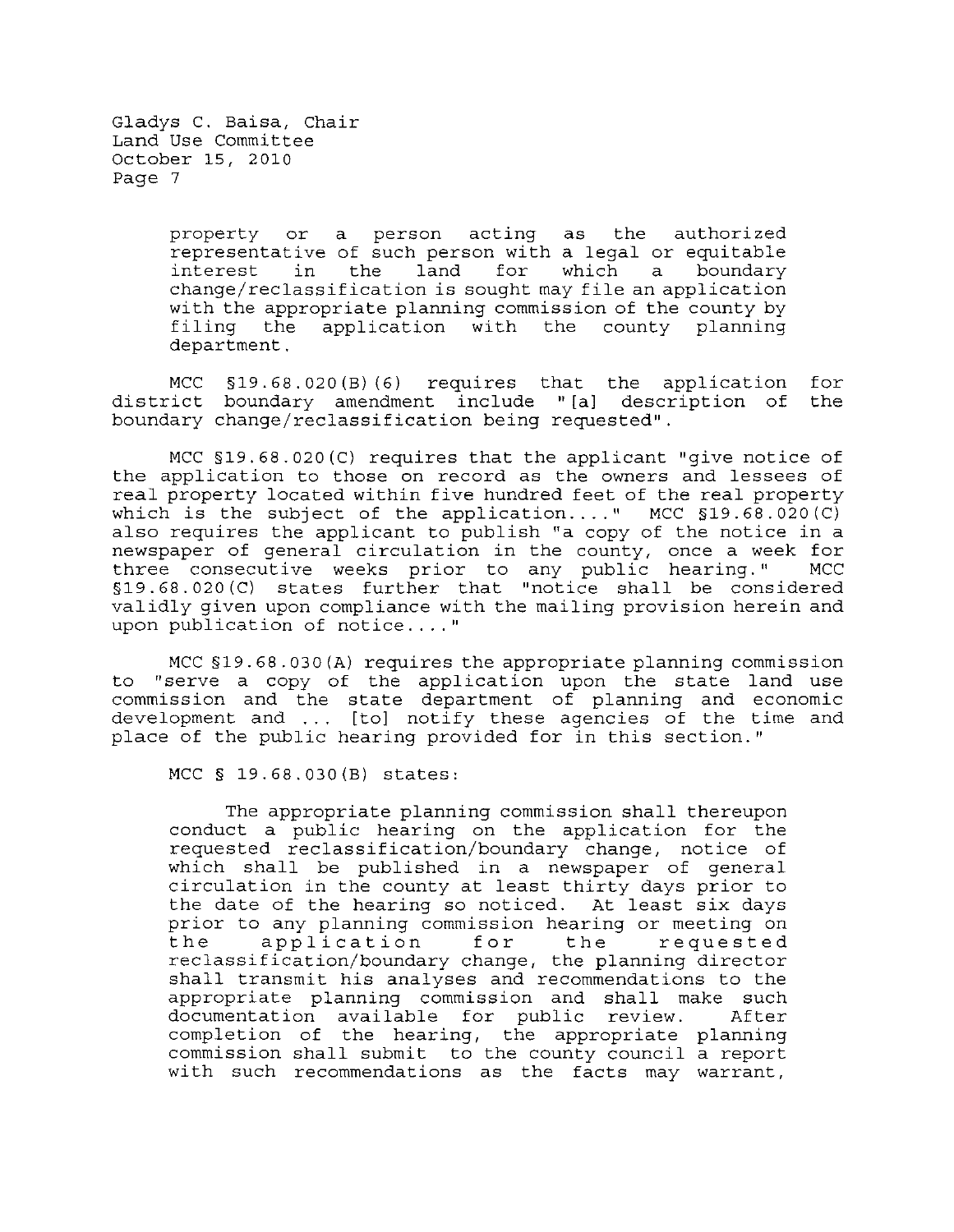> together with a transcript of the hearing or a summary of the evidence and testimony taken.<sup>10</sup>

### **IV. Analysis.**

The Hawaii Revised Statutes and Maui County Code are silent on the subject of when or how an application for a district boundary amendment can be changed after having been filed and been made the subject of mailed and published notices and a public hearing. However, a review of district boundary amendment application requirements leads to the conclusion that, if an applicant wants to request a classification different from that specified in the application, the applicant must file an amended application to be reviewed by the Maui Planning Commission. Alternatively, the Council may, pursuant to  $\S8-8.6(2)$ , Revised Charter of the County of Maui, as amended ("Charter"), initiate its own proposal for an ordinance to reclassify the property.<sup>11</sup>

In this case, the original application for a district boundary amendment to Rural was amended, at the request of Pine State Limited, to specify Urban. There is no application for a district boundary amendment to Rural at this time. As discussed above, MCC §19.68.020(B)(6) requires that an application for district boundary<br>amendment include "[a] description of the boundary description change/reclassification being requested".

MCC §19.68.020(C) requires that an applicant for a district boundary amendment notify neighboring property owners of the proposed district boundary amendment. Although Pine State Limited did so, the notice served on neighbors specified Urban, not Rural.

<sup>11</sup> Charter  $\S 8-8.6(2)$  states, in part:

Any revisions of the general plan, zoning ordinance or other land use ordinance may be proposed by the council and shall be reviewed by the appropriate planning commission as if prepared by the planning director. Any such revision shall be referred to the appropriate planning commission by resolution.

*<sup>10</sup> See also* MCC §19.510.020(A) (6) (a) ("Except as provided in section 19.510.020A.7, after holding a public hearing, the planning commission ... [f)or applications which require final action by the County council, shall transmit its findings, conclusions, and recommendations to the County council, the applicant, public agencies, and all interested **parties .... ")**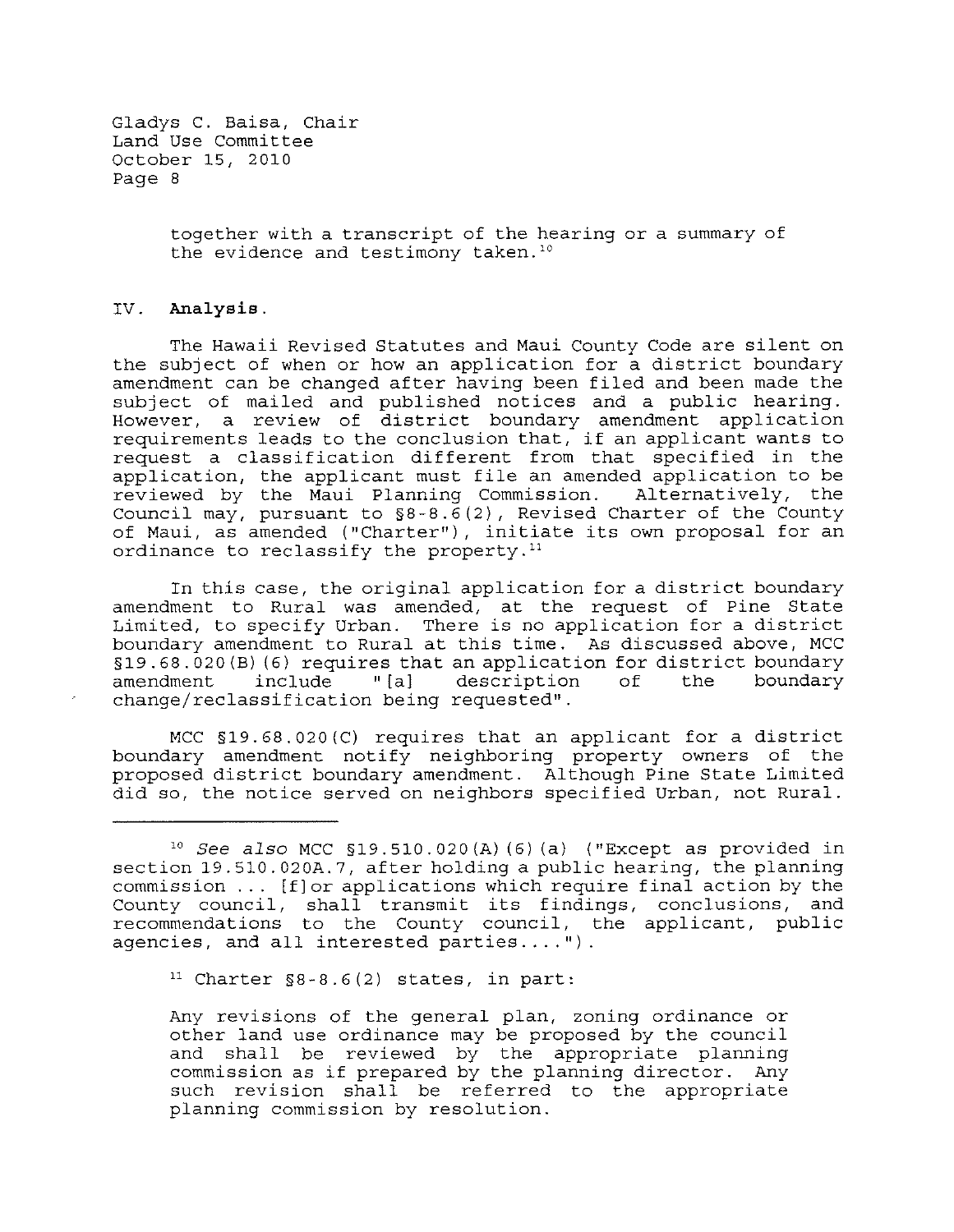MCC §19.6B.020(C) also requires that the applicant publish a copy of the notice of application for district boundary amendment in a newspaper of general circulation once a week for three consecutive weeks prior to the public hearing on the application. Although Pine State Limited did so, the notice published in The Maui News specified Urban, not Rural.

MCC §19. 6B. 030 (A) requires planning commissions to serve a copy of the district boundary amendment application upon the state land use commission and the state department of planning and economic development. Assuming such copies were indeed served, those agencies were informed that the requested classification was Urban, not Rural.

MCC §19.6B.030(B) requires planning commissions to conduct a public hearing on district boundary amendment applications. Although the Maui Planning Commission did so, its September 23, 200B and October 14, 200B agendas stated that the requested district boundary classification was Urban, not Rural.

MCC §19.6B.030(B) requires the planning director to "transmit his analyses and recommendations to the appropriate planning commission and ... make such documentation available for public review." In accordance with MCC §19.6B.030(B), the planning director described the district boundary amendment as being from Agricultural to Urban, not Rural. Moreover, the planning director recommended that the Maui Planning Commission recommend approval of a district boundary amendment to Urban, not Rural.

To our knowledge, the planning director and Department of Planning have not prepared a written analysis and recommendation regarding a Rural State land use classification for the Property while maintaining its Single Family community plan designation and R-3 Residential district zoning.

At the August IB, 2010 Land Use Committee meeting, representatives of the Department of Planning expressed support for a Rural designation and referenced Ordinance No. 3760 (2010). However, Ordinance No. 3760 (2010) is an ordinance addressing the issue of consistency of land use designations for **subdivision**  purposes only.<sup>12</sup> Ordinance No. 3760 (2010) does not modify or

<sup>12</sup> Ordinance No. 3760 (2010) is entitled, "A Bill for an Ordinance Amending Chapter IB.04, Maui County Code, Pertaining to Subdivision General Provisions". Ordinance No. 3760 (2010) sunsets two years from its effective date of August 12, 2010.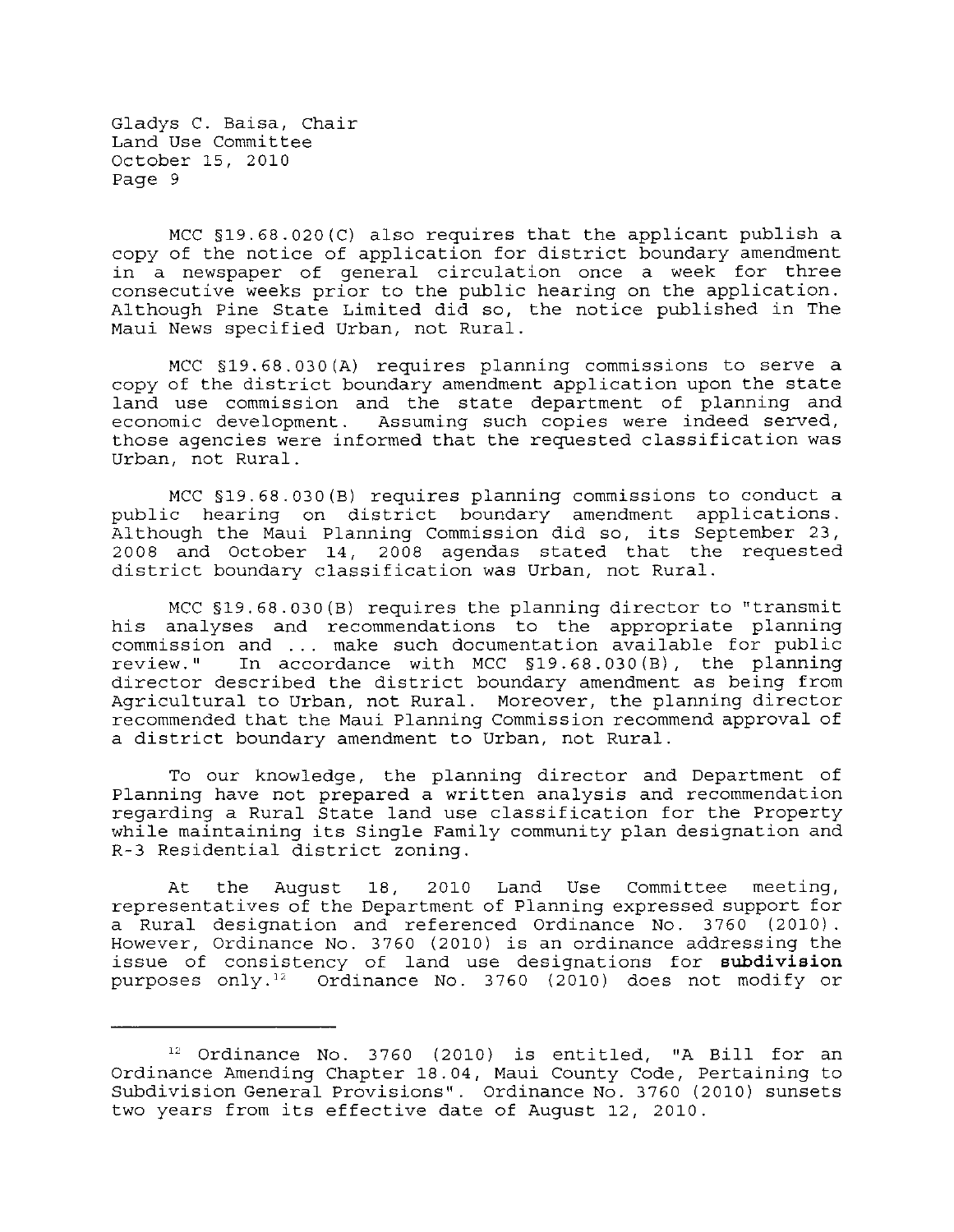repeal any criteria or procedures applicable to the determination of consistency for zoning or special management area purposes. $13$ 

To our knowledge, the Department of Public Works, which administers County's subdivision laws,  $14$  has not formally reviewed, or prepared written comments on, a subdivision of the Property under a scenario in which its State land use classification is Rural, its community plan designation Single Family, and its zoning R-3 Residential.

There are no provisions in the Hawaii Revised Statutes or Maui County Code explicitly authorizing, or otherwise providing for, an impromptu change in the State land use classification sought by an applicant after Department of Planning and planning commission<br>review of the application, and a public hearing on the review of the application, and application, have already occurred.

### V. Conclusion.

Therefore, in view of the analysis set forth above, we advise that, if the Council desires to initiate a bill for a district boundary amendment reclassifying the Property from Agricultural to Rural, such a bill be first reviewed by the Maui Planning Commission pursuant to a Council resolution adopted under Charter  $$8-8.6(2)$ .

If, however, as stated in your memorandum, the applicant, Pine State Limited, is "considering whether to request" a district boundary amendment to Rural, rather than Urban, and, in fact, decides to do so, we believe that an amended application for the desired district boundary amendment would be required, and that the amended application would be subject to the procedures and other requirements of MCC Chapter 19.68 and MCC §19.510.020, pertaining to district boundary amendments and applications that require a public hearing, respectively.

<sup>13</sup>*See, e.g.,* §46-4, Haw. Rev. Stat. (requiring that zoning "be accomplished within the framework of a long-range, comprehensive general plan"); §205A-26, Haw. Rev. Stat. (requiring that development proposed in special management areas be "consistent with the county general plan and zoning").

 $14$  Charter §§8-5.3(1), (2).